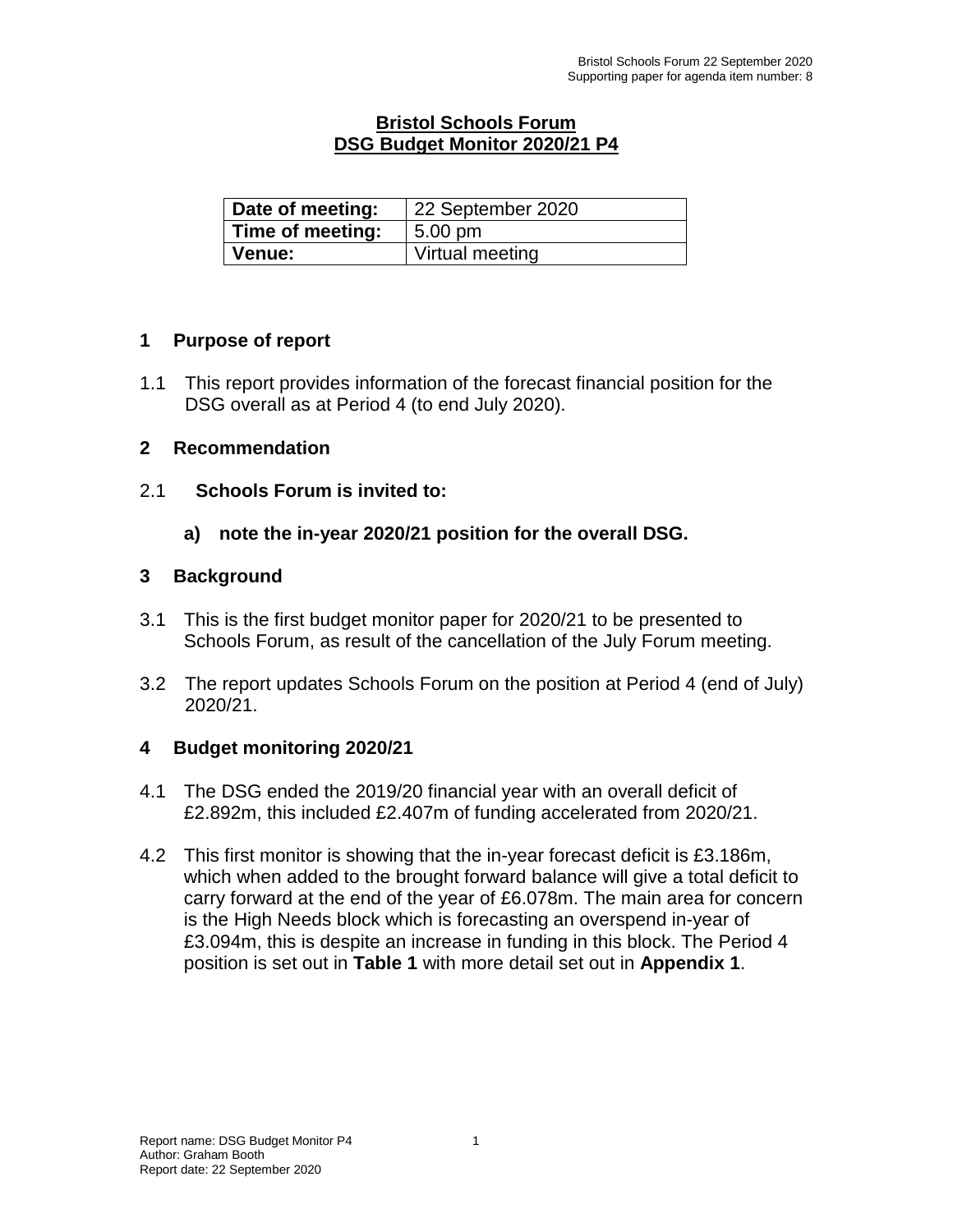| All figures £'000            | b/f   | DSG<br><b>Funding</b><br>2020/21 | <b>Forecast</b><br><b>Outturn</b><br>Period 04<br>2020/21 | In-year<br>variance | <b>Forecast</b><br>Carry-<br>forward<br>Period 04<br>2020/21 |
|------------------------------|-------|----------------------------------|-----------------------------------------------------------|---------------------|--------------------------------------------------------------|
| <b>Schools Block</b>         | (174) | 272,492                          | 272,492                                                   | 0                   | (174)                                                        |
| De-delegation                | (464) |                                  |                                                           | 0                   | (464)                                                        |
| <b>Schools Central Block</b> |       | 2,386                            | 2,386                                                     | 0                   |                                                              |
| <b>Early Years</b>           | 20    | 37,119                           | 37,212                                                    | 92                  | 113                                                          |
| <b>High Needs Block</b>      | 3,509 | 62,511                           | 65,606                                                    | 3,094               | 6,603                                                        |
| Funding                      |       | (374, 508)                       | (374, 508)                                                |                     |                                                              |
| <b>Total</b>                 | 2,892 |                                  | 3,186                                                     | 3,186               | 6,078                                                        |

| Table 1: Forecast position on overall DSG for 2020/21 at Period 4 (July 2020) |  |  |
|-------------------------------------------------------------------------------|--|--|
|-------------------------------------------------------------------------------|--|--|

- 4.3 **Schools Block (Nil variance).** All of the formula funding for maintained schools and academies has been allocated. The only scope for variation is in the growth fund. Spend on the growth fund will depend on the pupil number information included on the October 2020 pupil census, any variation will be calculated and reported following receipt of this data.
- 4.4 **De-delegated resources (Nil variance).** At this stage of the year it is anticipated that this will be in a balanced position. Any variance will be carried forwards to future years.
- 4.5 **School Central Services Block (Nil Variance).** It is expected that all of the services in this block will spend to budget.
- 4.6 **Early Years Block (£0.092m forecast overspend).** The Early Years DSG income is based on 5/12ths of the January 2020 census and 7/12ths of the January 2021 census. In 2019/20 the participation levels generated a balanced budget (with the overspend last year in the block being the agreed expenditure to utilise the carried forward surplus). Similar participation levels in 2020/21 should once again lead to a balanced position.
- 4.7 The area in the block experiencing the most pressure at the moment is emerging High Needs, the current overspend in this area is £0.2m.
- 4.8 **High Needs Block (£3.094m forecast overspend).** The High Needs block is forecasting an in-year overspend of £3.094m at this stage of the year. The increased funding has been allocated across the block reflecting 2019/20 outturn levels.
- 4.9 Top-up funding is experiencing the biggest pressure, with a significant (£2.1m) increase from 2019/20. Placement costs are also expected to increase from last year with the current forecast being £1.3m higher than 2019/20.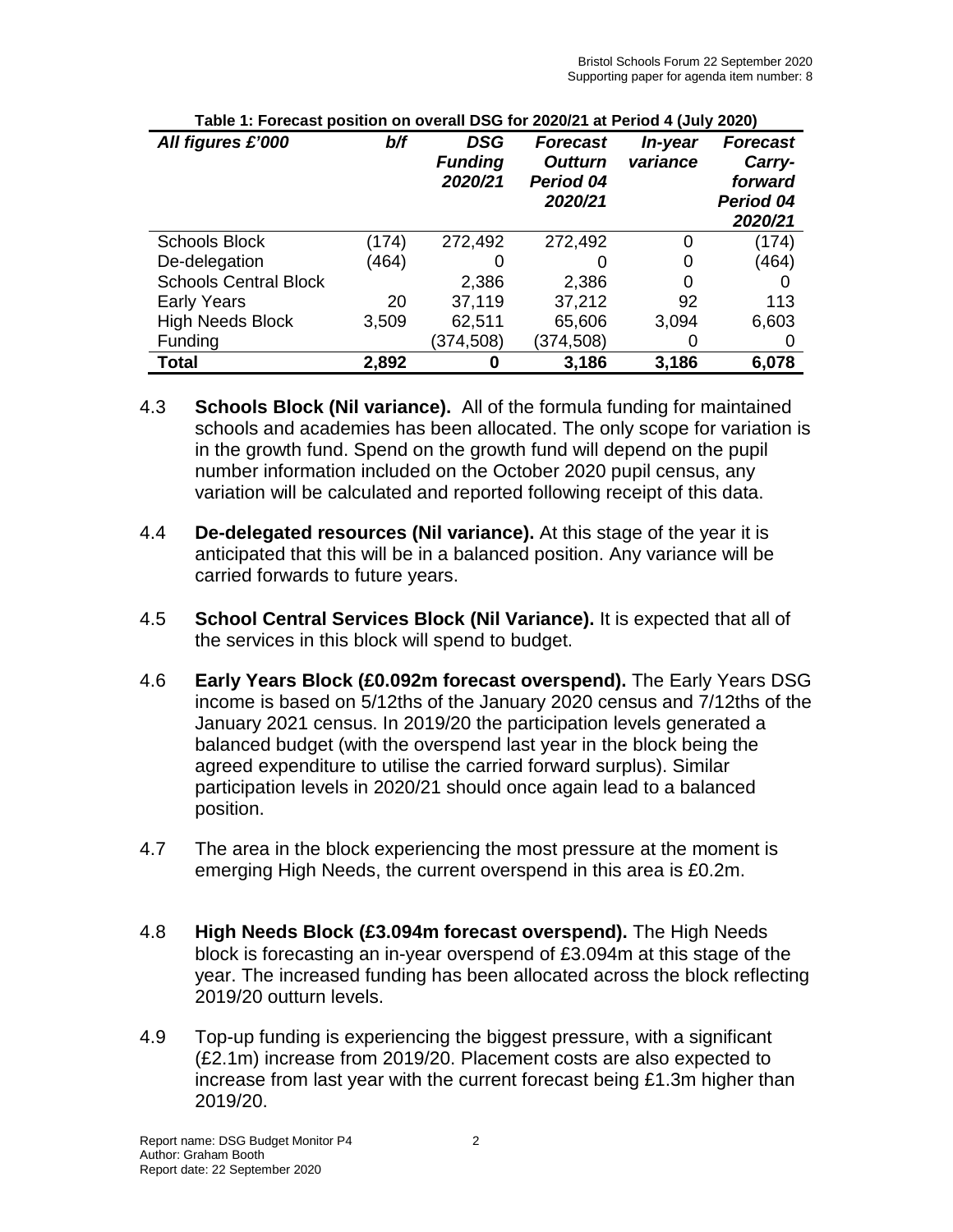- 4.10 Detailed reports relating to SEND demand, forecasting and short to longer term changes in spend are being developed, these will be presented at future meetings.
- 4.11 Following agreement of Forum, the amount transferred from the Schools Block in 2020/21 is being used to contribute towards the Education Transformation Programme. We are currently forecasting that this funding of £1.3m will be spent in 2020/21.
- 4.12 The Education Transformation Programme commenced this year and is primarily concerned with SEN and consequently the High Needs Block, this will need to reduce future cost pressures in the block and make it more sustainable. Nationally High Needs continues to be challenging and in Bristol this has been exacerbated by work to clear the backlog of EHCP. Further detailed activity review & analysis will need to be undertaken to ensure planning is robust and sufficient resources are available to meet needs, and we will continue to lobby government for a more sustainable funding settlement.
- 4.13 **Funding (Nil Variance).** £374.508m is the latest DSG amount notified by the ESFA, this includes the first adjustments for the High Needs Import/Export adjustment and a slight adjustments in Early Years reflecting the final year-end actual position.